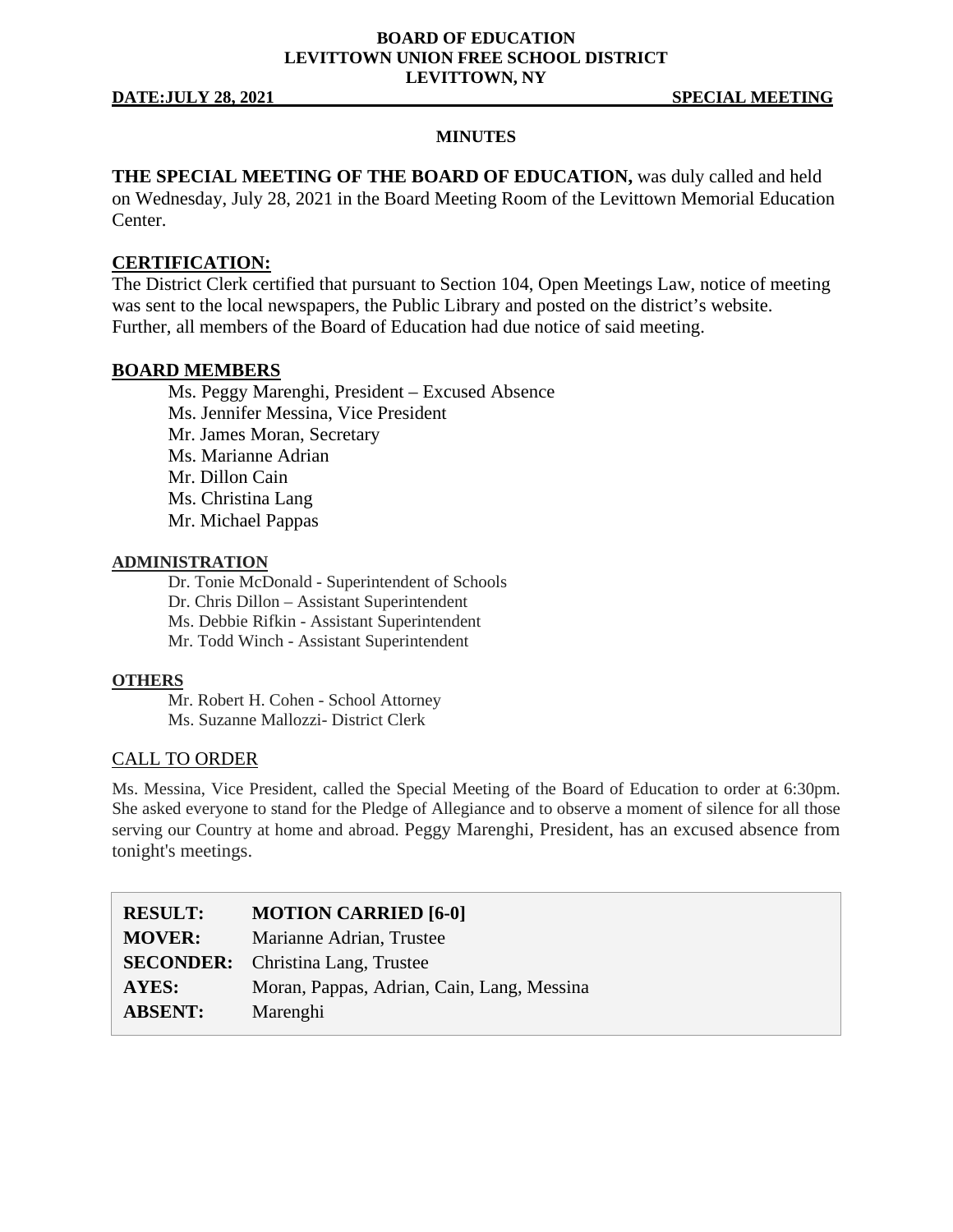# A. Adjourn to Executive Session

The Board of Education adjourned to Executive Session for the purpose of seeking legal advice from the Board's Attorney.

| <b>RESULT:</b> | <b>MOTION CARRIED [6-0]</b>                |
|----------------|--------------------------------------------|
| <b>MOVER:</b>  | Michael Pappas, Trustee                    |
| AYES:          | Moran, Pappas, Lang, Cain, Adrian, Messina |
| <b>ABSENT:</b> | Marenghi                                   |

# B. Ms. Messina reopened the Special Meeting of the Board of Education at 7:30pm.

| <b>RESULT:</b> | <b>MOTION CARRIED [6-0]</b>                |
|----------------|--------------------------------------------|
| <b>MOVER:</b>  | Marianne Adrian, Trustee                   |
|                | <b>SECONDER:</b> Christina Lang, Trustee   |
| AYES:          | Moran, Pappas, Adrian, Cain, Lang, Messina |
| <b>ABSENT:</b> | Marenghi                                   |

# I. PUBLIC BE HEARD - AGENDA ITEMS ONLY

There were no speakers.

II. CONSENT AGENDA - A motion to separate the tax levy from the Consent Agenda was made and approved.

| <b>RESULT:</b> | <b>MOTION CARRIED [6-0]</b>                |
|----------------|--------------------------------------------|
| <b>MOVER:</b>  | Marianne Adrian, Trustee                   |
|                | <b>SECONDER:</b> Christina Lang, Trustee   |
| <b>AYES:</b>   | Moran, Pappas, Adrian, Cain, Lang, Messina |
| <b>ABSENT:</b> | Marenghi                                   |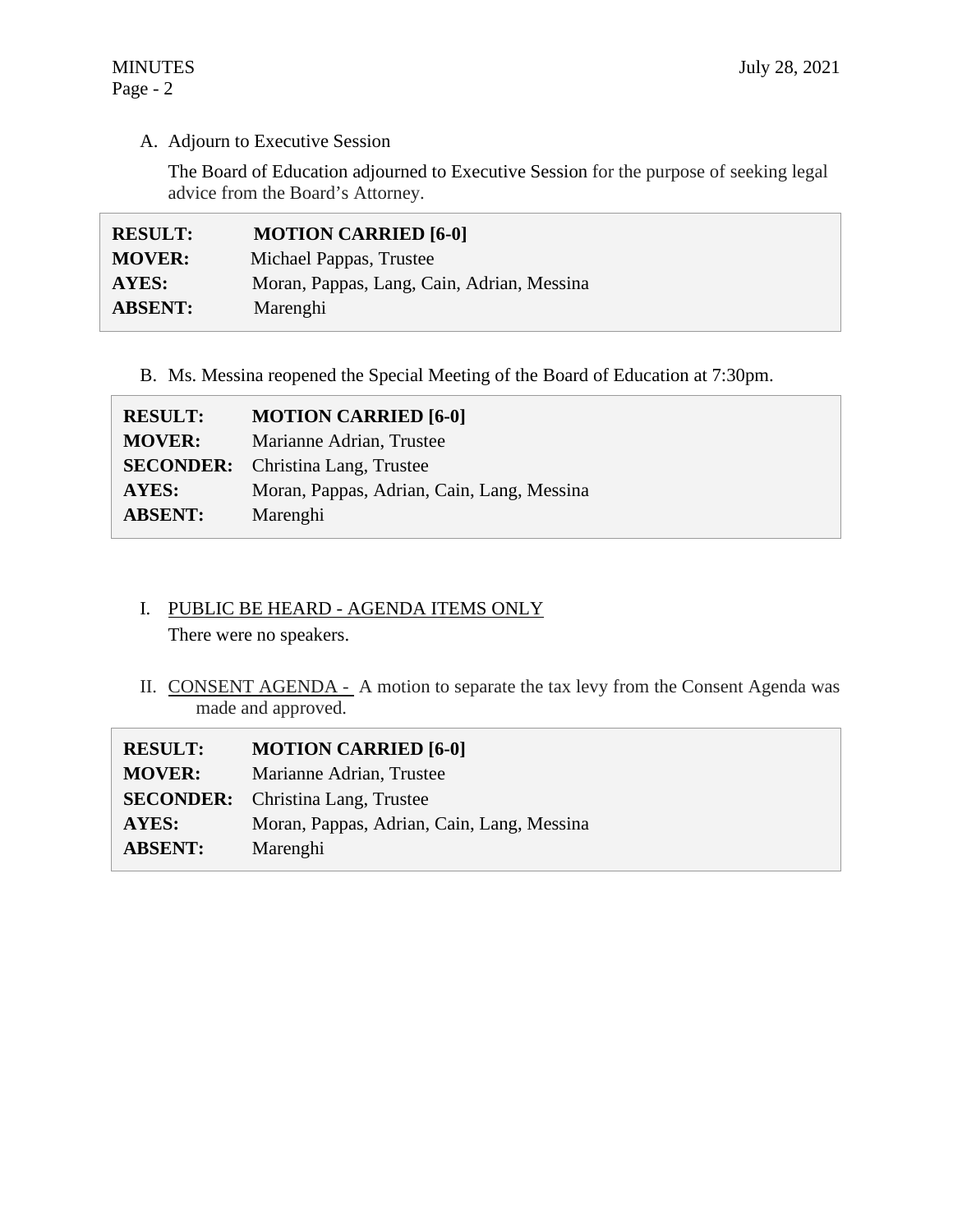Page - 3

1. Setting the Tax Levy RESOLUTION # 21-22-416 Recommended Motion: "RESOLVED, that the following budget (\$240,495,883) of the necessary claims and expenditures in Levittown Union Free School District (#5), in the Town of Hempstead, school year 2021-2022, amounting to:

|       | S. | 232,482,693   | <b>School Purpose</b>                   |
|-------|----|---------------|-----------------------------------------|
|       | S. | 8,013,190     | Library Purpose                         |
| Total |    | \$240,495,883 | be and the same is hereby accepted; and |

BE IT FURTHER RESOLVED, that the sum of:

|       | 149,140,845   | <b>School Purpose</b> |
|-------|---------------|-----------------------|
|       | 7,867,690     | Library Purpose       |
| Total | \$157,008,535 | be the remainder of   |

budget adopted as above and the amount which must be raised by taxation \$149,140,845 for School Purposes and \$7,867,690 for Library Purposes; total of \$157,008,535 for the Levittown Union Free School District (#5) of the Town of Hempstead, Nassau County, New York for the year 2021-2022 be levied upon the taxable property of said school district as said property has been certified by the Assessor for the school year 2021-2022; and,

BE IT FURTHER RESOLVED, that the District Clerk of this School District be and is hereby authorized and directed, pursuant to Section 6-20.0 and amendments thereto of the Nassau County Administrative Code to file a certified copy of these resolutions with the Nassau County Legislature and the Department of Assessment, Mineola, New York, on or before August 16, 2021."

Ms. Messina then asked for the Tax Levy to be voted on as written, no discussion, approved in a roll-call vote by Mr. Moran, Mr. Pappas, Ms. Lang, Mr. Cain, Ms. Adrian and Ms. Messina (6- 0).

| <b>RESULT:</b> | <b>MOTION CARRIED [6-0]</b>                |
|----------------|--------------------------------------------|
| <b>MOVER:</b>  | Marianne Adrian, Trustee                   |
|                | <b>SECONDER:</b> Christina Lang, Trustee   |
| AYES:          | Moran, Pappas, Adrian, Cain, Lang, Messina |
| <b>ABSENT:</b> | Marenghi                                   |

2. Budget Transfers **RESOLUTION # 21-22-417** 

Recommended Motion: "WHEREAS, in compliance with New York State Government Accounting practices, the attached budget transfers have been prepared and recommended by the Assistant Superintendent for Business and Finance,

| <b>Code</b>        | <b>Code Description</b><br><b>Amount From</b> | <b>Amount To</b> |
|--------------------|-----------------------------------------------|------------------|
| A2110.4600.00.000  | <b>Tuition Other Districts</b><br>\$32,704.   |                  |
| A2110.4700.00.0000 | Payments to Charter Schools                   | \$32,704.        |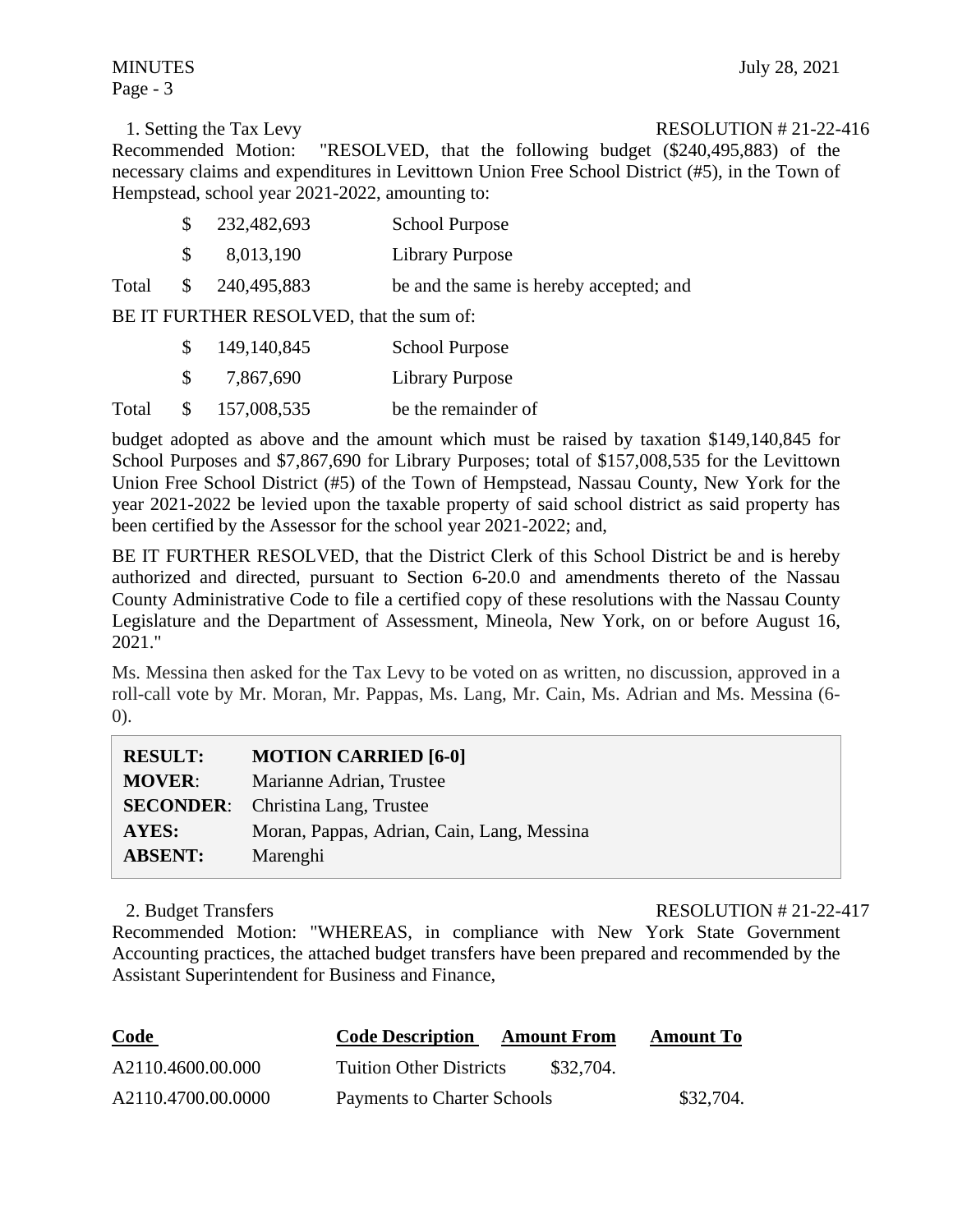Page - 4

*Reason: Additional student at Academy Charter School, new student at Evergreen Charter School.* 

| A2117.2000.00.1000 | Inst Equipment/Art             | \$5,850.  |           |
|--------------------|--------------------------------|-----------|-----------|
| A2120.2000.00.2000 | <b>FAC Equipment District</b>  |           | \$5,850.  |
|                    |                                |           |           |
| A2117.2000.00.1000 | Inst Equipment/Art             | \$27,470. |           |
| A2121.2000.00.1800 | <b>TECH Equipment District</b> |           | \$27,470. |
|                    |                                |           |           |
| A2117.4500.00.1000 | Mat/Supp/Art                   | \$46,825. |           |
| A2120.4500.00.2000 | FACS Mat & Supp                |           | \$46,825. |
|                    |                                |           |           |
| A2117.4500.00.1000 | Mat/Supp/Art                   | \$45,610. |           |
| A2121.4500.00.1800 | <b>TECH Mat &amp; Supp</b>     |           | \$45,610. |
|                    |                                |           |           |

*Reason: To adjust for new codes designated for FACS and TECH.* 

NOW, THEREFORE, BE IT RESOLVED, that the Levittown Board of Education does, hereby, approve the attached budget transfers."

| <b>RESULT:</b> | <b>MOTION CARRIED [6-0]</b>                |
|----------------|--------------------------------------------|
| <b>MOVER:</b>  | Marianne Adrian, Trustee                   |
|                | <b>SECONDER:</b> James Moran, Secretary    |
| <b>AYES:</b>   | Moran, Pappas, Adrian, Cain, Lang, Messina |
| <b>ABSENT:</b> | Marenghi                                   |

3. Contract with Newsela **RESOLUTION # 21-22-418** 

Recommended Motion: "RESOLVED, that the Board of Education does, hereby, approve the attached contract with Newsela to develop customized digital instructional content in science for Grades 6 - 8 in the secondary schools from 7/1/21 through 6/30/22.

BE IT FURTHER RESOLVED, that the President of the Board of Education is, hereby, authorized to execute the contract."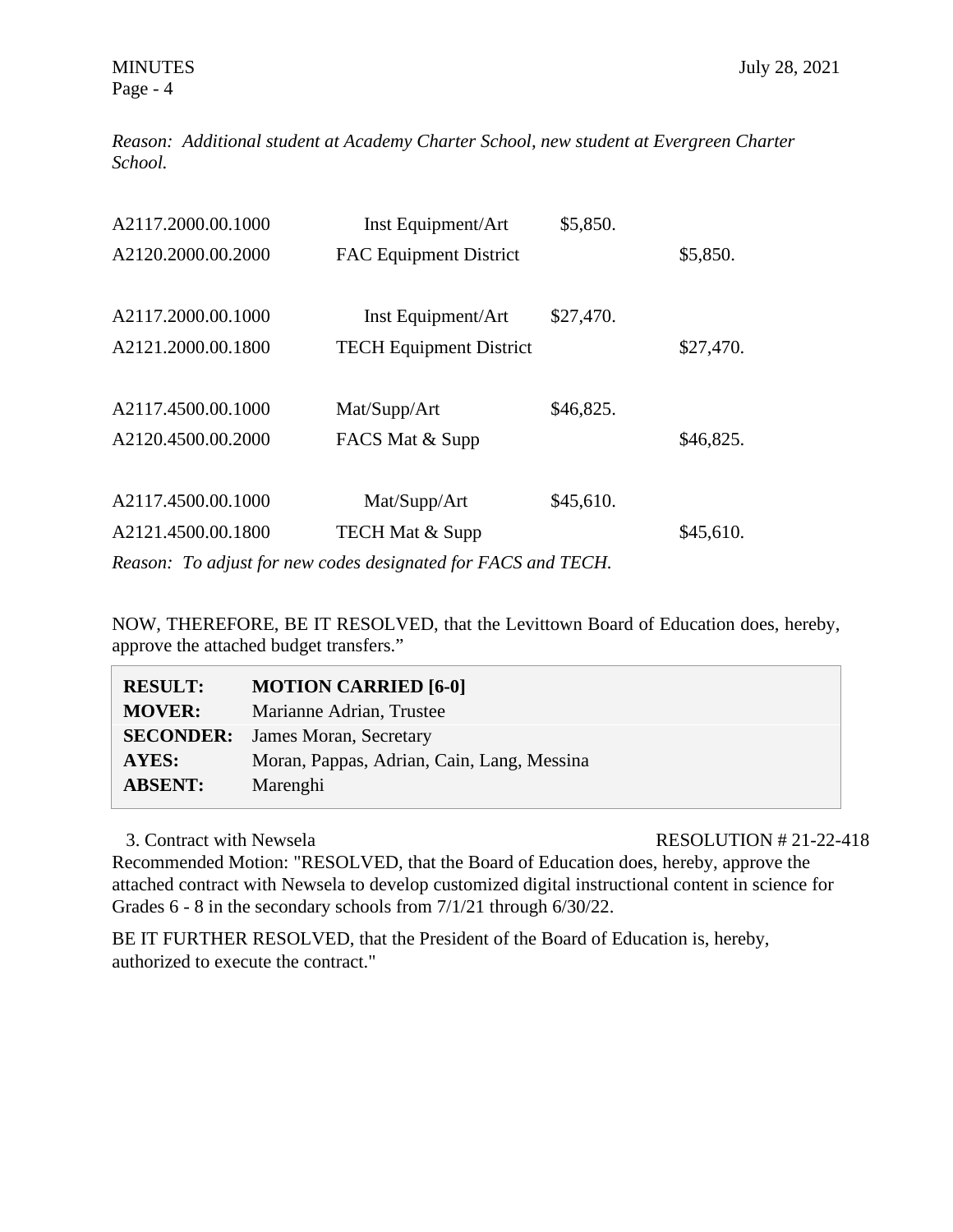| <b>RESULT:</b> | <b>MOTION CARRIED [6-0]</b>                |
|----------------|--------------------------------------------|
| <b>MOVER:</b>  | Marianne Adrian, Trustee                   |
|                | <b>SECONDER:</b> James Moran, Secretary    |
| <b>AYES:</b>   | Moran, Pappas, Adrian, Cain, Lang, Messina |
| <b>ABSENT:</b> | Marenghi                                   |

4. RFP for Athletic Trainer Services RESOLUTION #21-22-419

Recommended Motion: "RESOLVED that the Levittown Board of Education approve RFP # LPS-21-002 Athletic Trainer Services to NYU Grossman School of Medicine on behalf of NYU Langone Hospital, the proposer whose proposal met all mandatory requirements and obtained the highest composite score, inclusive of both cost and technical components as per the attached; and,

that the President of the Board of Education is, hereby, authorized to execute documents related to these contracts as necessary."

| <b>RESULT:</b> | <b>MOTION CARRIED [6-0]</b>                |
|----------------|--------------------------------------------|
| <b>MOVER:</b>  | Marianne Adrian, Trustee                   |
|                | <b>SECONDER:</b> James Moran, Secretary    |
| <b>AYES:</b>   | Moran, Pappas, Adrian, Cain, Lang, Messina |
| <b>ABSENT:</b> | Marenghi                                   |

5. Emergency Contract with Chartwells RESOLUTION #21-22-420

Recommended Motion: RESOLVED that the Levittown Board of Education approve the Type II 2021-2022 Food Service Management Company Emergency contract with Chartwells for School Food Services Management; and, that the President of the Board of Education is, hereby, authorized to execute documents related to the contract."

| <b>RESULT:</b>   | <b>MOTION CARRIED [6-0]</b>                |
|------------------|--------------------------------------------|
| <b>MOVER:</b>    | Marianne Adrian, Trustee                   |
| <b>SECONDER:</b> | James Moran, Secretary                     |
| AYES:            | Moran, Pappas, Adrian, Cain, Lang, Messina |
| <b>ABSENT:</b>   | Marenghi                                   |

6. Special Education Contracts RESOLUTION #21-22-421

Recommended Motion: "RESOLVED, that the Levittown Board of Education does, hereby, approve the attached contracts between the Levittown Public Schools and the following vendors to provide special education services as indicated:

- Debra M. Caputo/Health Safety Connection
- Zoda LLC/Mad Science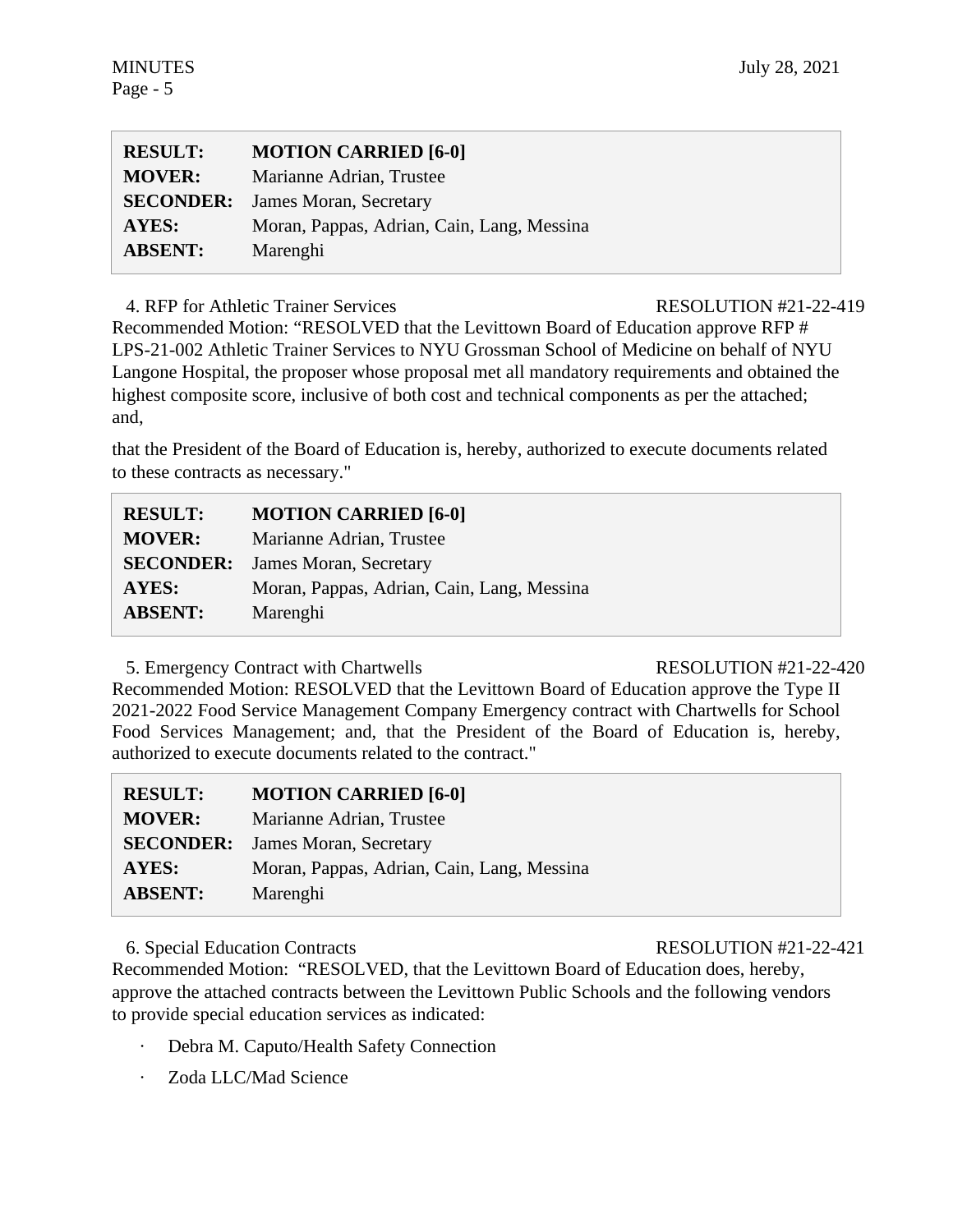BE IT FURTHER RESOLVED that the Board of Education President is, hereby, authorized to execute the contract."

| <b>RESULT:</b>   | <b>MOTION CARRIED [6-0]</b>                |
|------------------|--------------------------------------------|
| <b>MOVER:</b>    | Marianne Adrian, Trustee                   |
| <b>SECONDER:</b> | James Moran, Secretary                     |
| AYES:            | Moran, Pappas, Adrian, Cain, Lang, Messina |
| <b>ABSENT:</b>   | Marenghi                                   |

## 7. Schedules RESOLUTION # 21-22-422

"RECOMMENDED MOTION: That the Levittown Board of Education does, hereby, approve the following schedules:

- 1001 "Resignations/Terminations, Non-Instructional Personnel"
- 1002 "Appointments, Certified Personnel"
- 1003 "Appointments, Administrators"
- 1004 "Consultants"
- 1005 "Appointments, Non-Instructional Personnel"
- 1006 "Salary Change, Non-Instructional Personnel"
- 1007 "Leave of Absence, Certified Personnel"
- 1008 "Summer School"

| <b>RESULT:</b> | <b>MOTION CARRIED [6-0]</b>                |
|----------------|--------------------------------------------|
| <b>MOVER:</b>  | Marianne Adrian, Trustee                   |
|                | <b>SECONDER:</b> James Moran, Secretary    |
| AYES:          | Moran, Pappas, Adrian, Cain, Lang, Messina |
| <b>ABSENT:</b> | Marenghi                                   |

# III. MOTION TO ADJOURN

Before adjournment, Dr. McDonald noted that by passing the Consent Agenda, a new Social Studies Director, Mr. Patrick Burke, has been appointed. Mr. Burke has been a teacher at MacArthur High School for 19 years, a stellar employee and congratulated him on his appointment. Ms. Messina asked for a motion to adjourn the Special Meeting and to open the Planning Meeting.